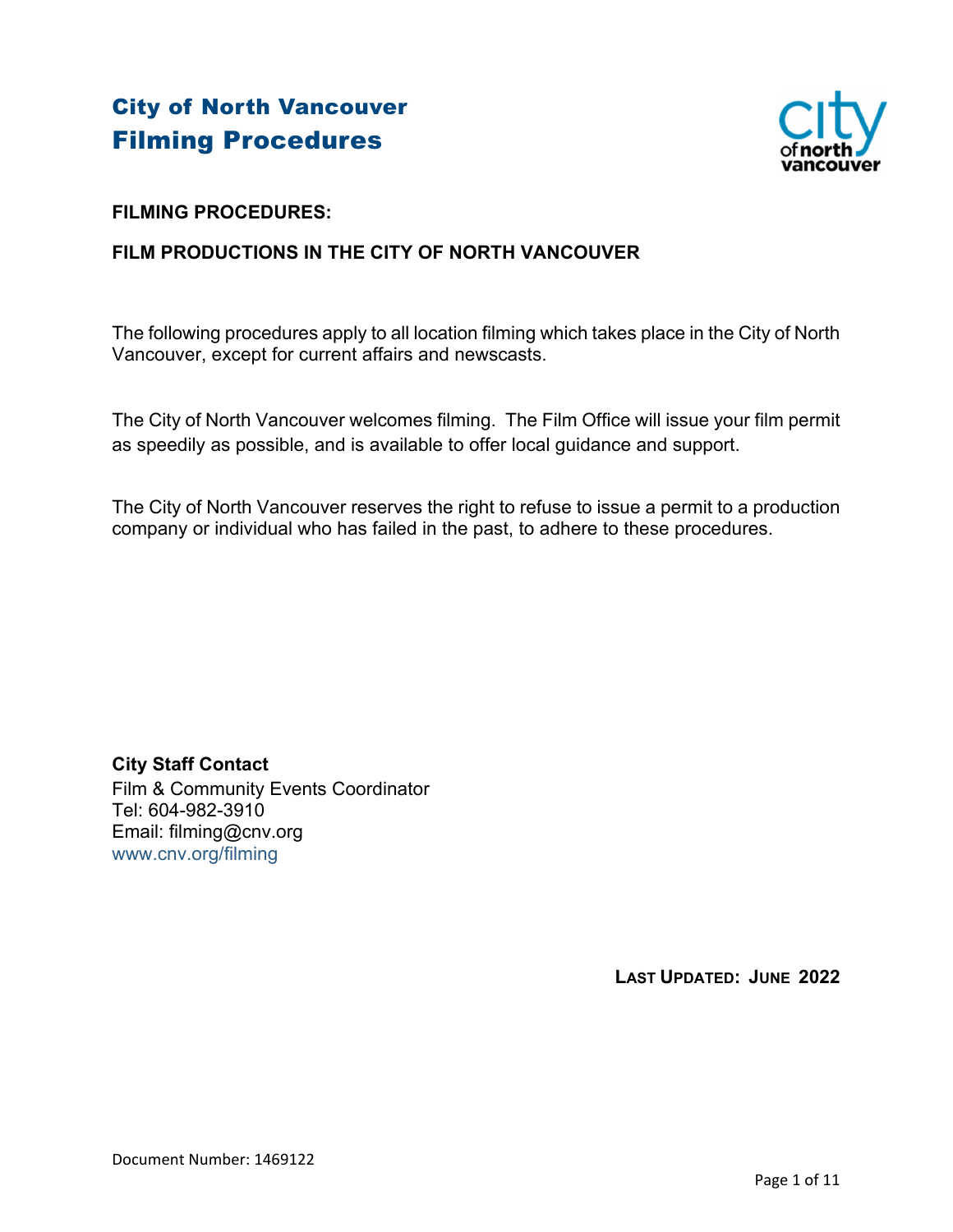# **Contents**

| $\mathbf{1}$ . |  |
|----------------|--|
|                |  |
|                |  |
|                |  |
|                |  |
|                |  |
|                |  |
|                |  |
|                |  |
|                |  |
|                |  |
|                |  |
|                |  |
|                |  |
| 2.             |  |
|                |  |
|                |  |
|                |  |
|                |  |
|                |  |
|                |  |
|                |  |
|                |  |
|                |  |
|                |  |
|                |  |
| 3.             |  |
|                |  |
|                |  |
|                |  |
|                |  |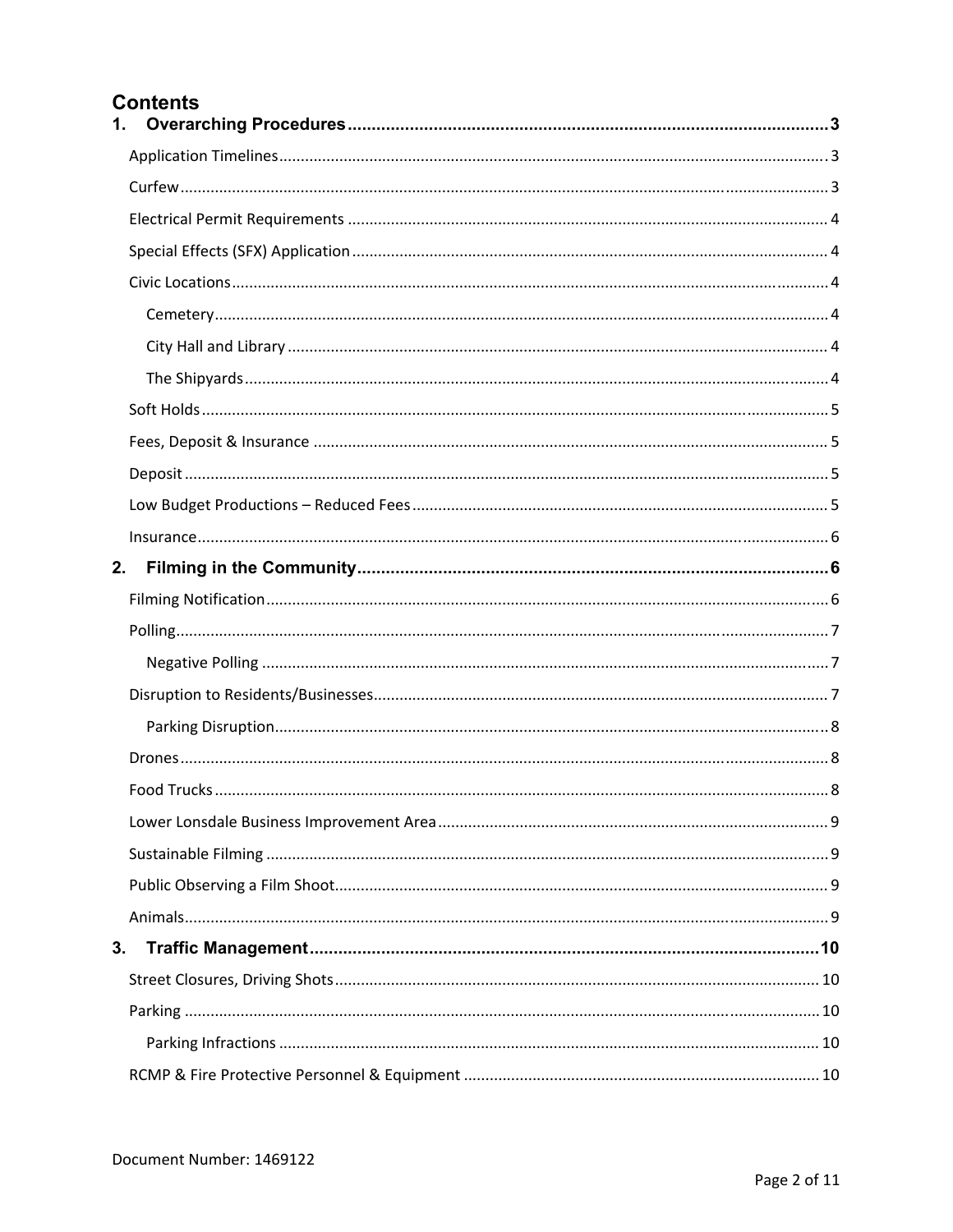# **1. OVERARCHING PROCEDURES**

- Unless you are on private property that is zoned for filming or the instruction of such has a current business licence and, a film permit is required to exempt the filming activity in observance to current bylaws.
- For filming on locations which involve City properties, (e.g. parks, City facilities, equipment and streets) an application must be made to the Film Office via the link here:http://www.cnv.org/city-services/filming-in-the-city/film-permitapplication.
- Conditions specific to individual locations will be noted on each approved permit and be signed and dated when approved.
- Filming is not to incur a cost to the City, therefore the film production will pay for all direct costs incurred by the City for the use of City services.
- Requests for "no parking" street signage must be made a minimum of five (5) working days prior to the time required by the film production. To assist our Bylaws staff, film vehicles that are parked in the "no parking" signed off locations are to have identifying passes/tags etc. on their dash.
- The City will endeavour to provide street parking space for essential unit vehicles. In locations where off-street parking is not available, the film company may be required to use a less convenient parking location and arrange for a suitable shuttle.
- Wherever possible the film production is to use off-street parking for nonessential vehicles, i.e. crew parking.
- An Insurance Certificate for \$5m (naming the City of North Vancouver as additional insured) is required.

# **Application Timelines**

- We require a minimum of five (5) full business days to issue a permit, not including the day of submission.
- All applications must be received within City business hours, 8:30am 4:30pm Monday to Friday, to be considered as being sent and received on the same day. **If a production submits paperwork after 4:30 PM on any given day, it will be treated as if it was received the following business day.**

## **Curfew**

 Move-ins, move-outs and any related noisy activities of a film production company in a residential area shall occur only during the following periods unless special permission is obtained from the Film Office.

Monday to Saturday - 07:00 to 23:00 Sunday and Stat Holidays - 08:00 to 22:00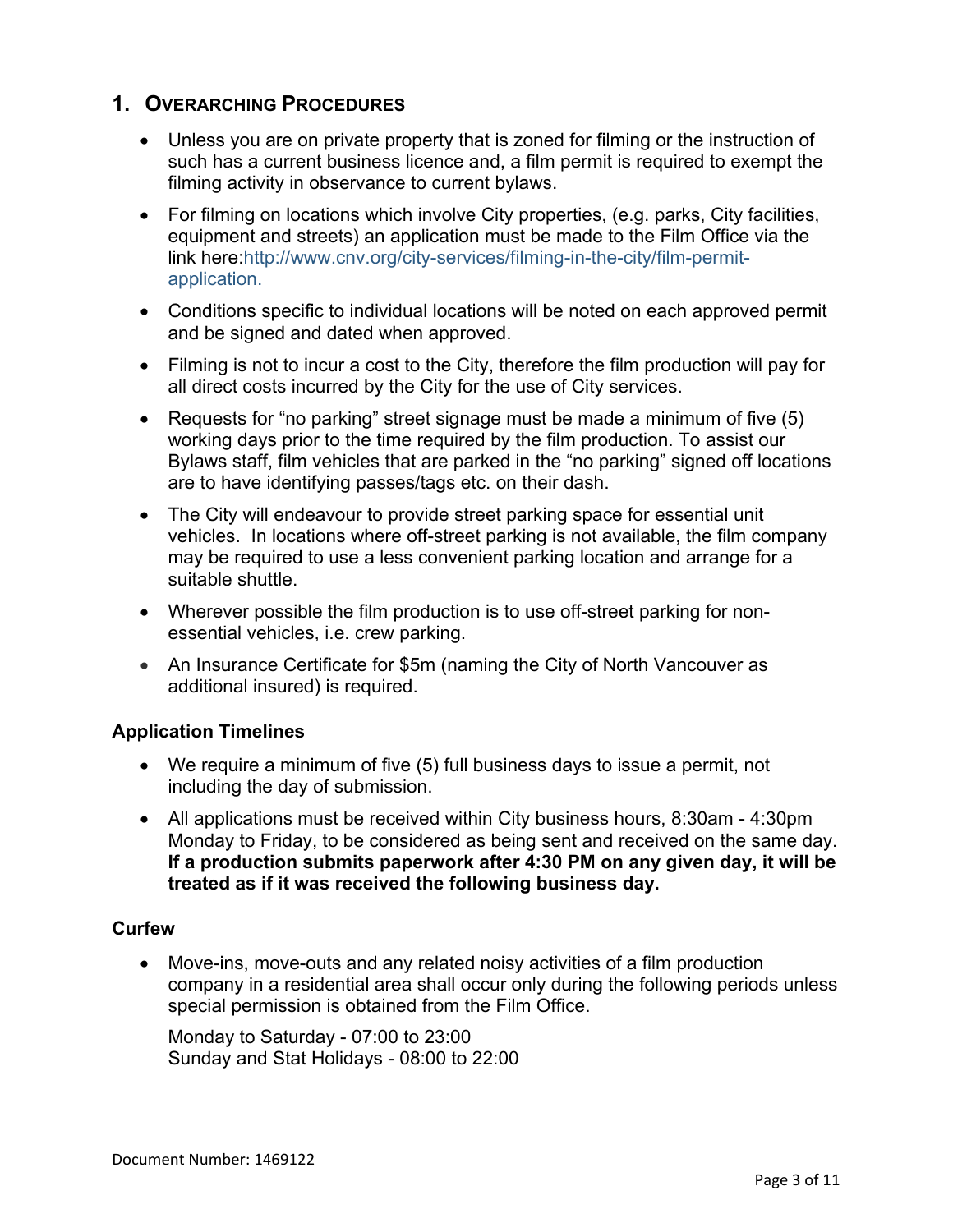- Late night and early morning filming outside of curfew will not be permitted unless the Film Office is in receipt of a poll showing approval from a clear majority of residential units impacted by such late night film production.
- Exceptions may be granted at the discretion of the Film Office.

## **Electrical Permit Requirements**

A completed Electrical Permit Application (if using an electrical generator on site) and an Electrical Contractor Authorization Declaration (a new form per location) is mandatory.

## **Special Effects (SFX) Application**

The Film Production must submit in writing a detailed description of the special effect (including materials, methodology, frequency, intensity and duration) a minimum of ten working days prior to the filming date. This request will be forwarded to the Fire Chief or designate for approval and to arrange a mutually convenient site visit.

## **Civic Locations**

## **Cemetery**

The cemetery is a unique location with unique restrictions. Please refer to the Cemetery Filming Guidelines document: https://www.cnv.org/City-Services/Filming-In-the-City/Filming-Locations/Cemetery-Filming .

## **City Hall and Library**

Filming will only be permitted if it does not impact the ability of the civic building to function serving the residents/businesses. Any previously booked events take precedence unless a mutually agreed compromise can be reached.

If filming in a civic building, at The Shipyards and other City locations (e.g. the Cemetery) all associated costs including staff time will be payable by the production company.

If the film production wishes to film City personnel, vehicles, equipment, etc., the film company must obtain approval in advance.

## **The Shipyards**

The Shipyards is a film friendly location. However as this is also a high traffic area with recreational users therefore all filming and film parking at The Shipyards needs a City appointed film liaison.

Please note that there no filming activity at weekends.

In the summer months (June to September) no filming will be considered from Wednesday to Sunday (i.e. filming only on Mondays and Tuesdays) due to existing event programming.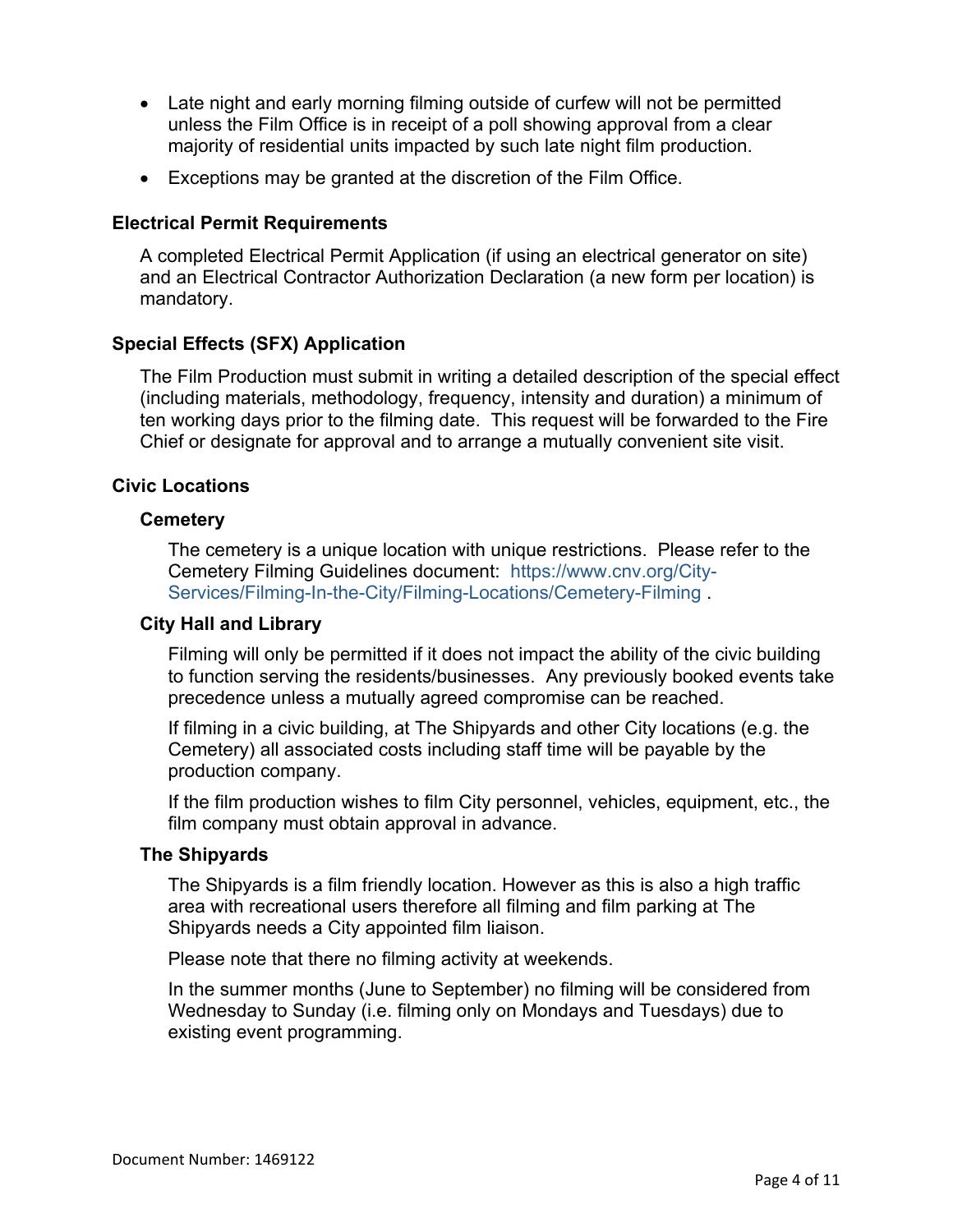## **Soft Holds**

Key locations (Cemetery, Greenwood Park, The Shipyards, Civic Plaza, etc.) can be held for a maximum of five (5) business days. If the Film Office does not hear from the production five (5) working days prior to the first day of the soft hold, the hold/reservation will be cancelled.

In order to confirm the film productions' hold, the Film Office must receive a film permit application form with the dates listed for prep, shoot and wrap.

#### **Fees, Deposit & Insurance**

Fees are listed on the CNV website at http://www.cnv.org/city-services/filming-in-thecity/film-fees.

All fees associated with filming are based on cost recovery plus applicable taxes for the services provided by the City.

The necessary deposit must be submitted to the Film Office at least one (1) working day prior to filming.

There will be a charge for any City costs directly incurred as a result of the film production.

Productions are responsible for the replacement cost of any City equipment lost or not returned to designated drop off/pick-up sites (e.g. signage).

Payment by credit card can only be made in person to our Finance department. Cheques are to be made payable to the *City of North Vancouver*.

## **Deposit**

- Deposits are required to cover any potential damage to City facilities, etc.
- Deposits will be refunded upon completion of filming activities, an inspection by City staff (if required) and final approval of the City of North Vancouver Film Office.
- Deposits will be banked. Unless otherwise requested, film fees will be drawn down from the deposit held.
- Any required repairs, clean up, restoration, etc. will be undertaken by the production company. Any repairs, restoration, etc. not undertaken by the production company will be provided by the City, the cost of which will be drawn from the damage deposit along with overhead and administration fees.

#### **Low Budget Productions – Reduced Fees**

For low budget productions or non-theatrical productions the City will consider reducing location fees by 50% for parks and other outdoor venues (cemetery, parks, etc.) if the productions fit the following criteria: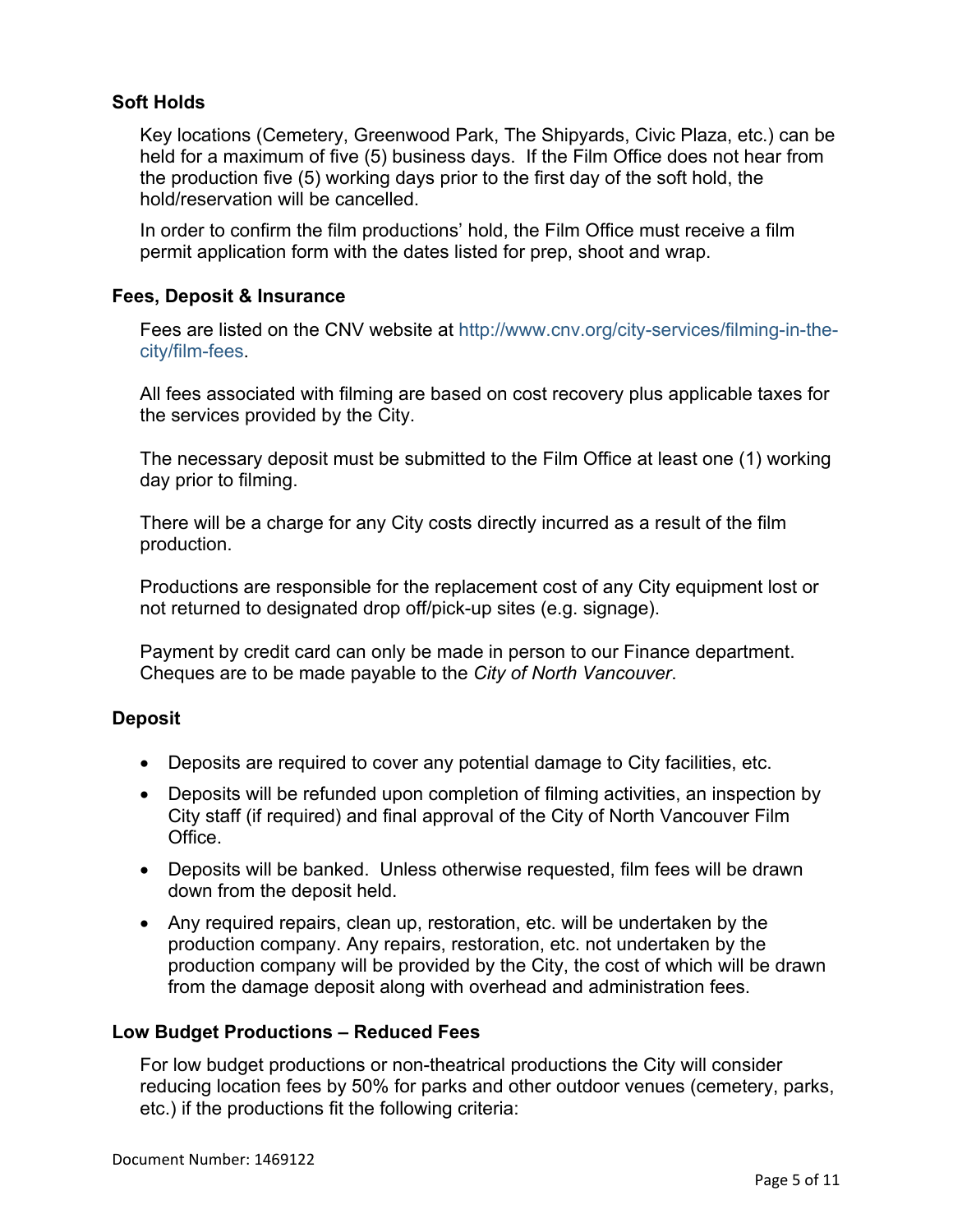- 1. Productions should be either non-theatrical (such as shorts, student foundation films, documentaries);
- 2. Theatrical productions that are to be under \$500,000 total gross budget (the Film Office will request productions provide their budget top sheet to verify);
- 3. Filming will not take place over more than two days in the City location.

#### **Insurance**

The applicant for all filming permits shall provide proof of valid Commercial Liability Insurance of not less than \$5,000,000 per occurrence against claims for personal injury, death or property damage occurring upon, in or about the site.

Under situations of potential extreme exposure to the City, under advisement of the City's Risk Advisor, the liability insurance coverage may be increased.

The policy will name the City of North Vancouver as additional insured and contain a cross liability clause.

All insurance shall be placed with licensed insurers, preferably in the province of BC, which are satisfactory to The City of North Vancouver and must have a minimum AM Best rating of A-.

## **2. FILMING IN THE COMMUNITY**

Permits are granted depending on the amount of previous filming in an area. The Film Office will advise on film "hot" zones.

The applicant is responsible for notifying the residents and/or businesses that will be affected by the filming by letter. A record of who was notified is required.

The film company must provide the community with the written notice of filming prior to the City installing 'no parking' signage.

## **Filming Notification**

Notification shall include:

- The name of the film production.
- The name of the location manager and a contact phone number & the person who will be on site during the filming.
- The phone number of the City of North Vancouver Film Office.
- The phone number of Creative BC.
- The date and time the film company will be working in the area with a brief description of what their activity will be.
- Temporary traffic and/or parking changes.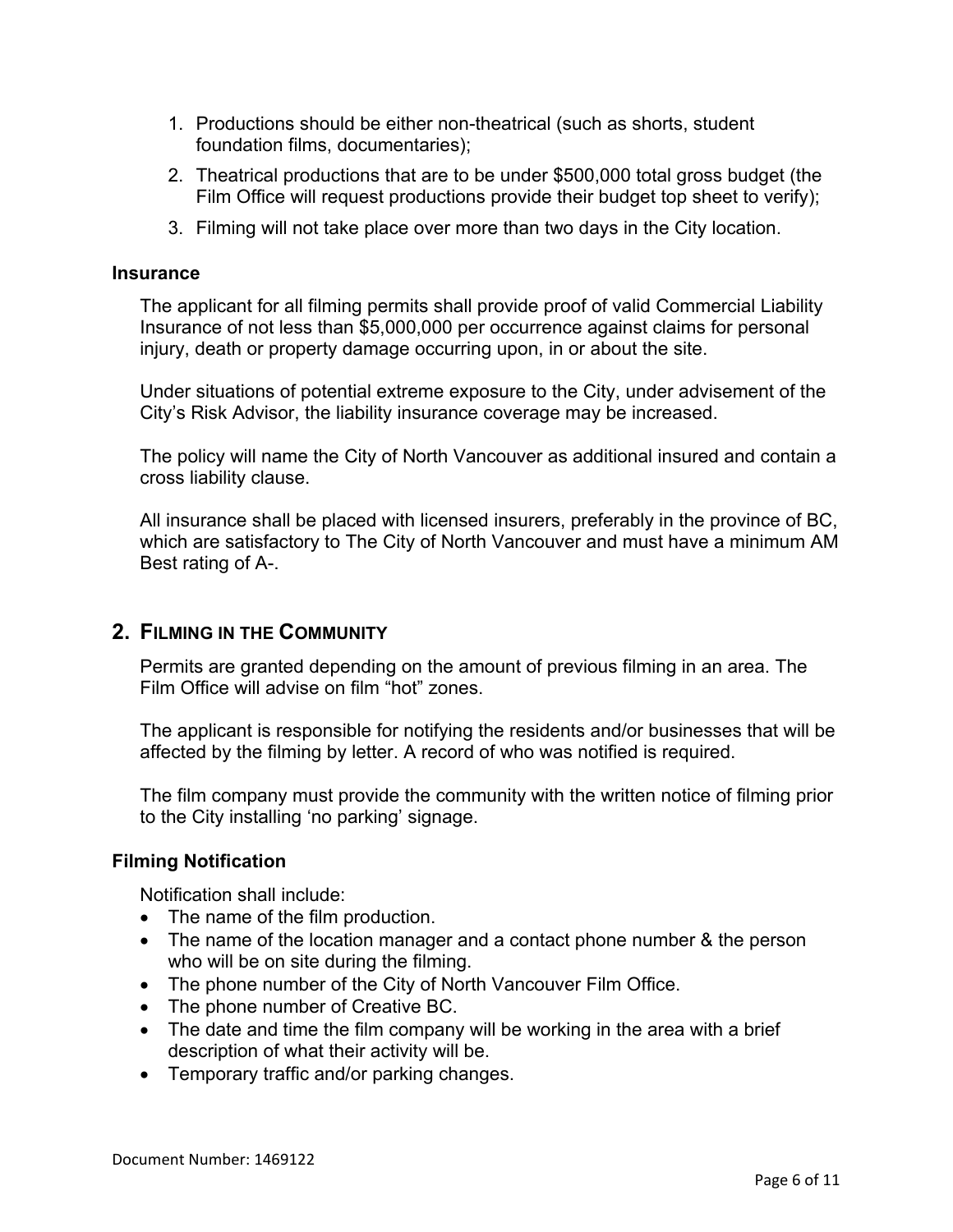## **Polling**

Filming outside of the filming hours, repeated filming at a single location or in a specific area, excessive and unusual noises (e.g. gun shots, explosions, etc.) and/or filming that is particularly invasive to an area, will be allowed only if a clear majority of property owners and residents in that area are in agreement.

Film companies must gather written approval in the form of signatures using a survey form. This process is "polling", and residents' participation is voluntary.

Permission for filming will be granted based on the results and the applicant's ability to accommodate the needs and concerns identified by the surveyed group.

Productions that are filming outside of curfew in non-residential areas usually do NOT need to poll.

#### **Negative Polling**

For polling in condos it is often difficult for the film production to gain entry to obtain the written approval. In these circumstances the Film Office may consent to a negative poll.

Negative poll letters are to be posted at the doorways (front and back) blown up to 11x17 giving the proposed filming information and inviting the residents to contact the film production if they do not wish the filming to go ahead. In addition, the City's Film Office contact details should be provided in the event that the resident is reluctant to contact the Film Production.

#### **Disruption to Residents/Businesses**

It is the expressed wish of the City to facilitate the industry in its endeavours while working to protect the safety of our residents/visitors, and to ensure that work is performed with minimal disruption to our residents and businesses.

Filming should limit negative environmental conditions including spill-over lighting, exhaust fumes (City of North Vancouver is an anti-idling municipality) or noise that affects residents' ability to remain at their property or conduct their business (unless they have been contacted prior to the filming and did not express any objection).

It is the production company's responsibility to ensure residents, owners and customers' access to their respective premises.

The production company is under no obligation to provide compensation for *disruption* unless it voluntarily agrees to do so with residents/occupants/businesses or otherwise has legal obligation to do so.

Note, it is expected that any business that suffers a financial loss due to filming will receive compensation payments from the production.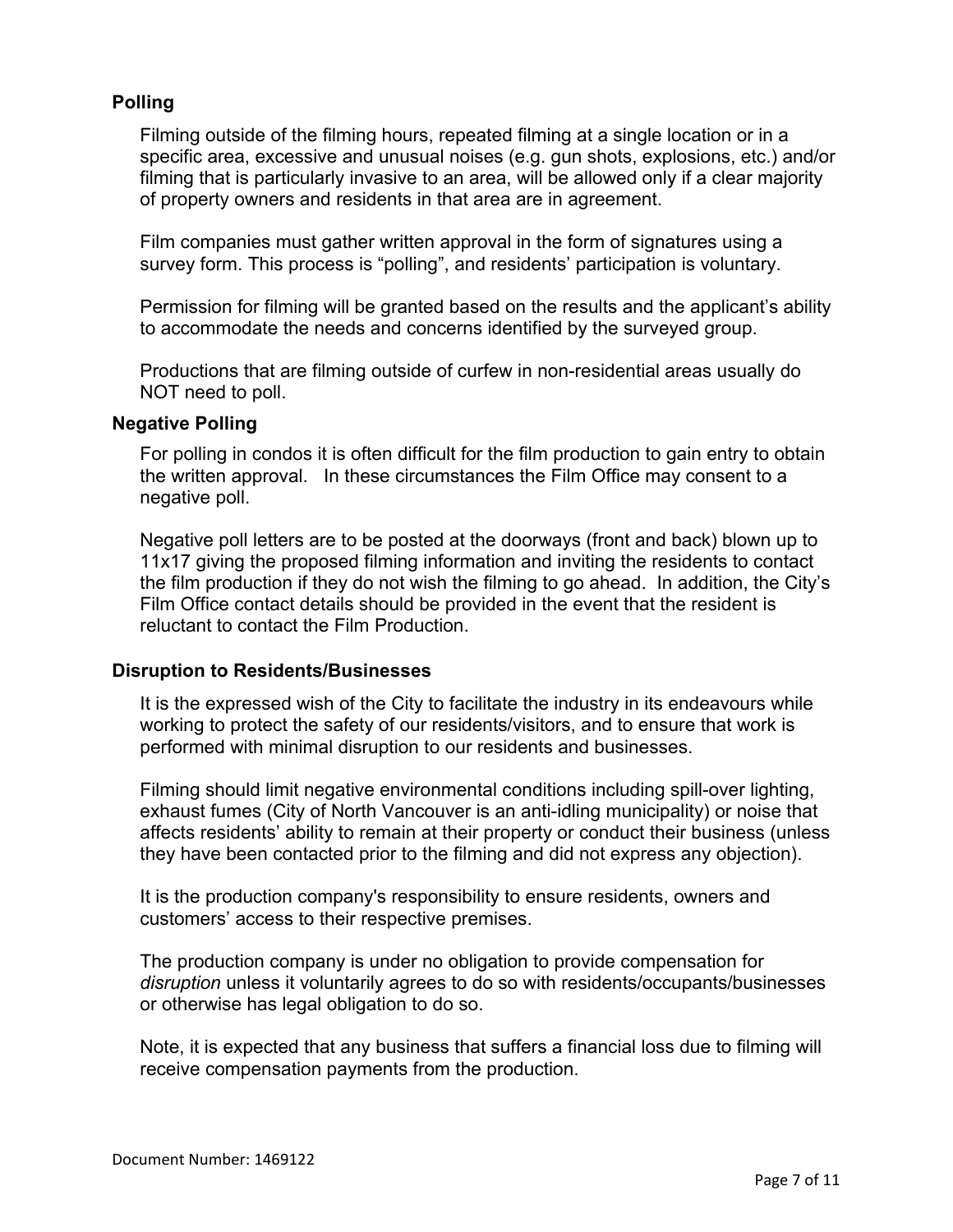The City's Film Office does not get involved in negotiations between the Film Production and residents/businesses.

#### **Parking Disruption**

The production company is under no obligation to provide compensation Disruption of parking as a result of a film permit unless it voluntarily agrees to do so with the applicable persons.

Every effort should be made to ensure that people displaying legitimate credentials, such as disabled parking permits, are accommodated in recognition of their personal safety.

Access to businesses, residences, etc. should be considered and maintained (including for deliveries).

#### **Drones**

#### *Updated June 2022*

We allow film productions to arrange UAV drone filming as long as the following criteria is met:

- At certain parks you may be require to have a QEP (qualified environment person) perform a nest study of the area (timed to be done within 5 days of the filming) to ensure the drone flight does not enter within 100 feet of an active nest.
- The film office receives a copy of the Pilot's advanced licence.
- The Film Office will NOT consider permitting drone filming with a basic pilot's licence due to the significantly more restrictions than the advanced licence. With a basic license, you need a 100 foot clearance radius for safety. This means major pedestrian lock-ups around the take off/landing zone.)
- We would like to see the Map showing Flight path and the take-off/landing zone.
- Safety measures that will be put in place (as a minimum the 25ft. pedestrian safety perimeter).
- Sufficient number of film production assistants to hold pedestrian traffic outside film area.
- We will not allow unsupervised drone filming at The Shipyards.

## **Food Trucks**

All Mobile Food Vending that has cooking processes that produce grease laden vapours are required to comply with NFPA 96 "Standard for Ventilation Control and Fire Protection of Commercial Cooking Operations", the BC Fire Code, and the City's Fire Bylaw No.7709 Part 705 "Commercial Cooking Equipment".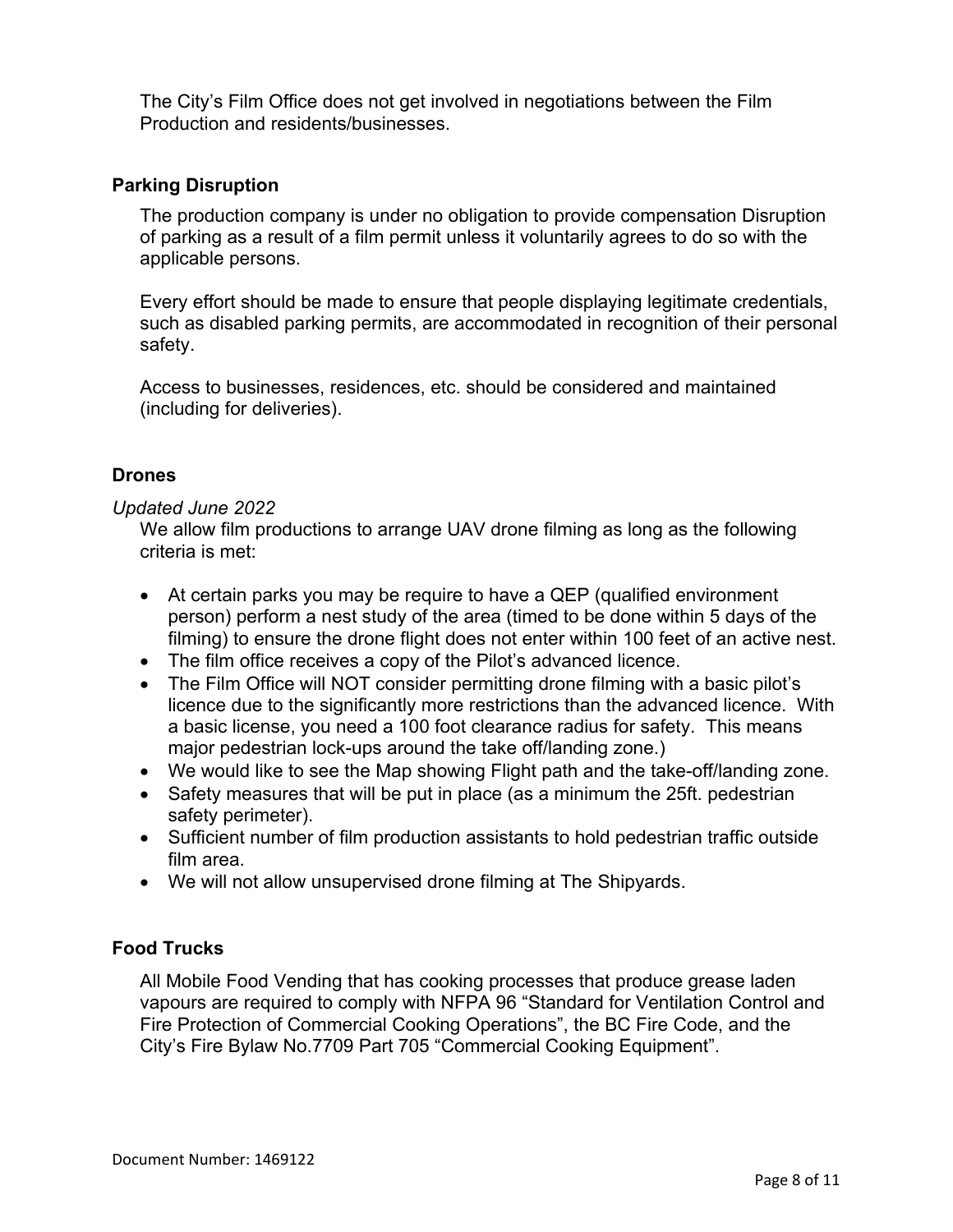In the case of queries pertaining to Food Trucks contact the Fire Prevention Captain at 604-980-5021.

#### **Lower Lonsdale Business Improvement Area**

Film companies are to notify in writing, at least 48 hours in advance of filming, if filming in the Lower Lonsdale Business Improvement Area, advising them of the duration and location of filming, and any information about special effects, road and lane closures, sidewalk usage, and the time cones will be placed in the street allowance.

Notification will include the name of the production manager, title of the production, and a contact telephone number.

Contact Greg Holmes, Director, LLBIA Tel: (604) 790-9779 Email: greg@lowerlonsdalebia.ca Web: www.lowerlonsdalebia.ca

Please note many of the Lower Lonsdale street banners belong to the BIA and will need the BIA's express approval to be removed for filming.

#### **Sustainable Filming**

The City of North Vancouver encourages productions to incorporate sustainable practices into their filming process. Reel Green is an initiative introduced by Creative BC to help improve the film production industry's overall environmental footprint in reducing carbon gases. All productions are encouraged to follow the Best Practices program associated with the Reel Green Initiative.

This is a no-idling City. Our bylaw stipulates that there is to be no more than three (3) minutes of idling within a 60 minute period. (This excludes heating and refrigeration systems). Do not idle.

Materials and debris are not to be washed into catch basins.

#### **Public Observing a Film Shoot**

The public may observe the filming activity from outside the security parameters in a public area.

In the case of high-risk stunts or pyrotechnic effects, the public should be asked to leave the filming area altogether.

#### **Animals**

The use of domestic or exotic animals in filming must comply with applicable laws or conditions imposed by the City's Animal Services Department or other authorities.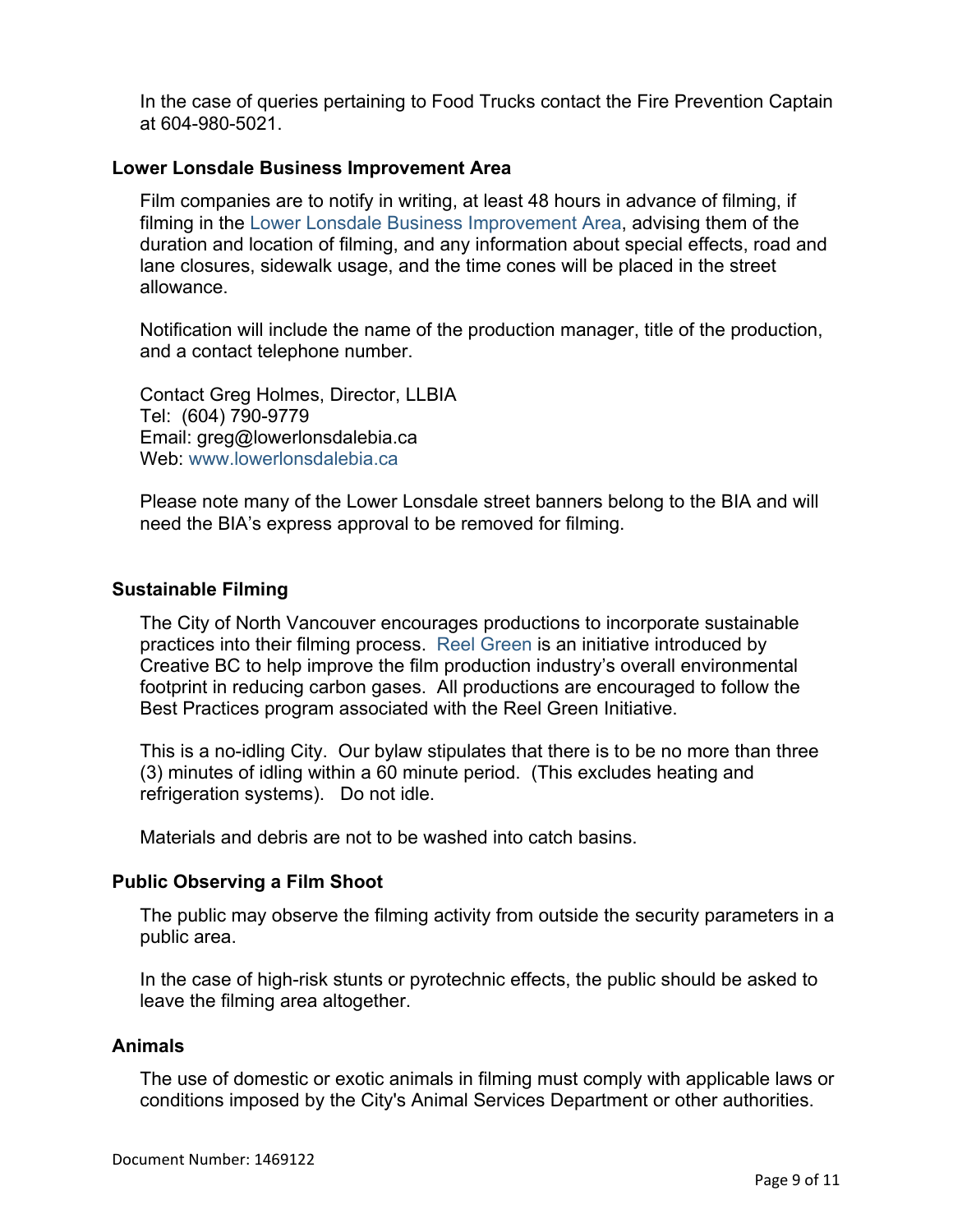# **3. TRAFFIC MANAGEMENT**

## **Street Closures, Driving Shots**

If the production is planning on **closing a Street** or intermittent, **short duration road closures** the production needs to submit a Street Use Application form.

- Major streets shall not be closed during rush hours or other high volume traffic periods.
- When traffic cannot be effectively diverted onto other streets, traffic shall be stopped only intermittently and for no longer than three (3) continuous minutes during each 10 minute period.
- No interference with pedestrian or vehicular traffic is to occur without being noted on the permit. Every opportunity is to be taken to ensure that access, either vehicular or pedestrian, is not restricted to persons with disabilities.
- Production vehicles must comply with appropriate traffic regulations unless stated otherwise on the permit.

## **Parking**

Each vehicle belonging to the film production company shall display proper identification on the dashboard.

Parking of film production vehicles on City streets is subject to prior approval. Requests must be made to the City's Film Office at least five (5) full working days prior to commencement of filming.

#### **Parking Infractions**

Film permits issued by the Film Office clearly states where film parking has been assigned. To discourage film crew taking available street parking in residential areas instead of parking off-site where parking has been secured for them the Film Office will be fining cars for parking outside of assigned parking areas for a maximum of \$150 per vehicle.

Any film trucks parked outside of assigned parking will have an immediate charge of \$150 per occurrence per day.

## **RCMP & Fire Protective Personnel & Equipment**

- RCMP and Fire personnel assigned to filming activities will be off-duty. They are paid at a double time rate with a minimum four (4) hour call-out.
- If cancelled within one (1) working day of the booking the four (4) hour fee will be charged to the film production.